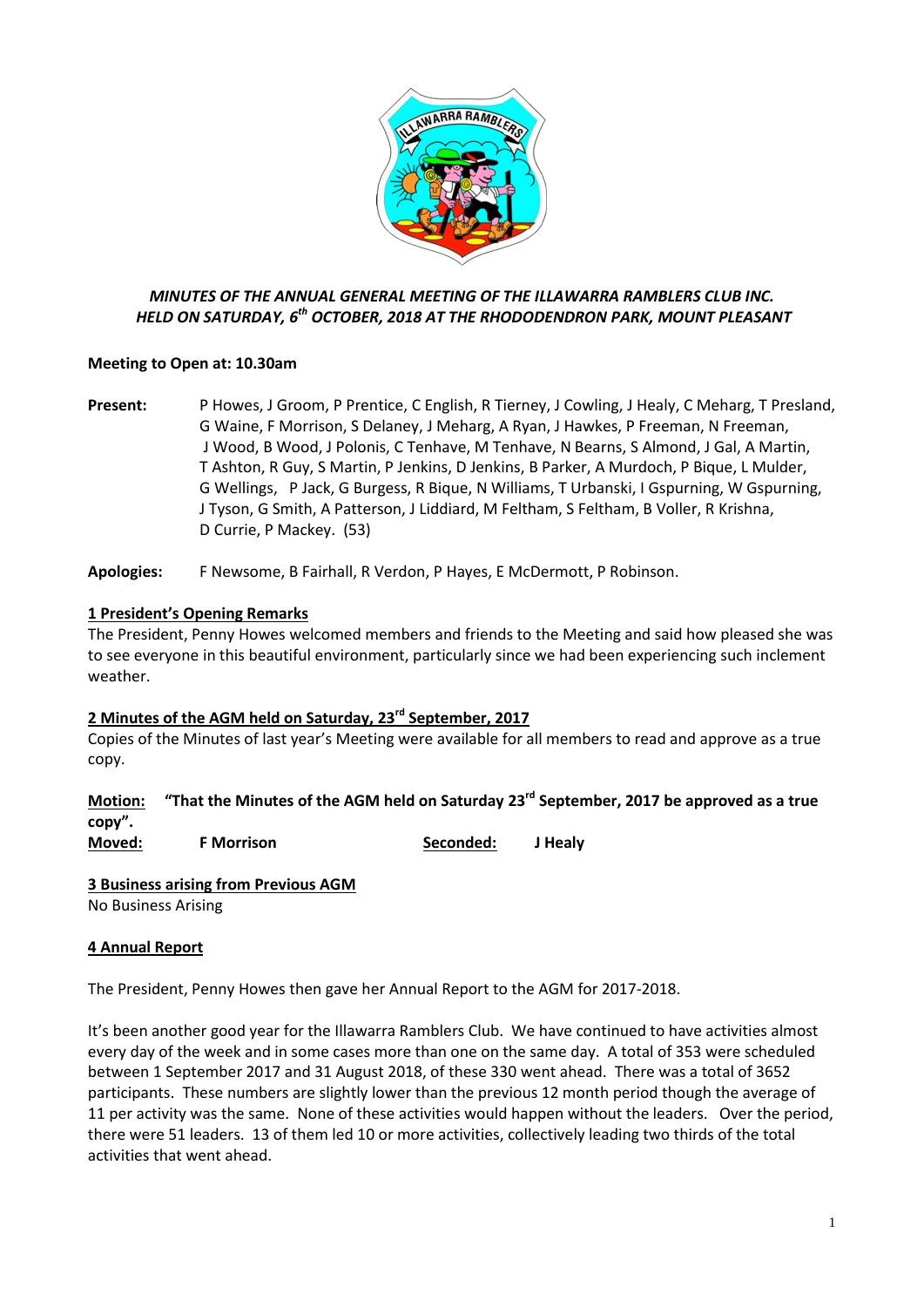|              | $2017 - 2018$ |                |       |            |  | 2016 - 2017 |           |       |            |
|--------------|---------------|----------------|-------|------------|--|-------------|-----------|-------|------------|
|              | Scheduled     | Cancelled      | Went  | No.        |  | Scheduled   | Cancelled | Went  | No.        |
|              |               |                | Ahead | Partic'pts |  |             |           | Ahead | Partic'pts |
|              |               |                |       |            |  |             |           |       |            |
| Spring       | 87            | $\overline{7}$ | 80    | 870        |  | 107         | 15        | 92    | 1012       |
| Summer       | 85            | 4              | 81    | 1026       |  | 90          | 10        | 80    | 924        |
| Autumn       | 90            | 5              | 85    | 869        |  | 90          | 9         | 80    | 832        |
| Winter       | 91            | ⇁              | 84    | 887        |  | 87          | 3         | 84    | 903        |
| Total        | 353           | 23             | 330   | 3652       |  | 374         | 37        | 337   | 3671       |
| Average      |               |                |       | 11         |  |             |           |       | 11         |
|              |               |                |       |            |  |             |           |       |            |
| Walks        |               |                | 143   | 1174       |  |             |           | 132   | 1122       |
| Cycles       |               |                | 120   | 1436       |  |             |           | 116   | 1495       |
| Paddles      |               |                | 47    | 664        |  |             |           | 75    | 821        |
| Training     |               |                | 3     | 41         |  |             |           | n.a   | n.a.       |
| Social       |               |                | 5     | 206        |  |             |           | 5     | 183        |
| <b>Trips</b> |               |                | 12    | 131        |  |             |           | 9     | 50         |

We currently have 294 members, compared to 300 this time last year. Now that our membership is for 12 months from date of payment, the number fluctuates each month. Around 20% did not renew but this was partially made up by the number of people who joined for the first time. Of the total membership 71% are Seniors, 91% receive the newsletter online.

During the course of the year we have been in touch with both our local councils. In May, at the request of the Dapto Library, Chris English and Russell Verdon organised a display and presentation about the Ramblers Club. This was very well received and generated interest in the club and a few new members. We have been in contact with the Shellharbour Council on two issues. Phil Prentice and other kayakers have been lobbying councillors and engineers regarding better launching facilities for kayaks. We have also recently written to Shellharbour Council to express our dismay and concern regarding the newly imposed restrictions on cycling across Slaters Bridge in Oak Flats.

I will be standing down as President of the club having held the position for two years. I would like to thank all those members who have given me so much support during this time. I would particularly like to thank each of the committee members who have given me unwavering support and have worked tirelessly to keep things running smoothly.

Chris English has been involved in the Ramblers Club since the 1990's. She joined the committee in 1997 and took on the Walks Co-ordinator role which she has held ever since. During these last two decades, under Chris' guidance, the range of activities has expanded, the number of leaders has grown and the overall number of activities has increased exponentially. Chris is very knowledgeable about bushwalking, she knows many of the members and understands the workings of the club better than most. She has encouraged new leaders in her quiet but effective way, assisting with recces, participating in their first walks and providing support when issues occur. Having been an integral part of the committee for so many years, Chris has now made a decision to stand down. Thank you for your huge contribution, Chris. I have enjoyed working with you and am grateful for the support you have given to me especially over the last 2 years.

After 6 years as Treasurer, John Groom has also made a decision to step down. Thank you John for your astute management of the club's finances. You are leaving us on a very solid footing. John oversaw the financial aspects of our transition to online membership payments. He moved us to electronic banking and has put in place a very effective formula or trigger point for fee adjustments. On a lighter note but equally important matter, we now sit upstairs in the  $2^{nd}$  last carriage on the train to Sydney thanks to John's observation that the 2<sup>nd</sup> carriage from the front was invariably full. In early 2015 he single-handedly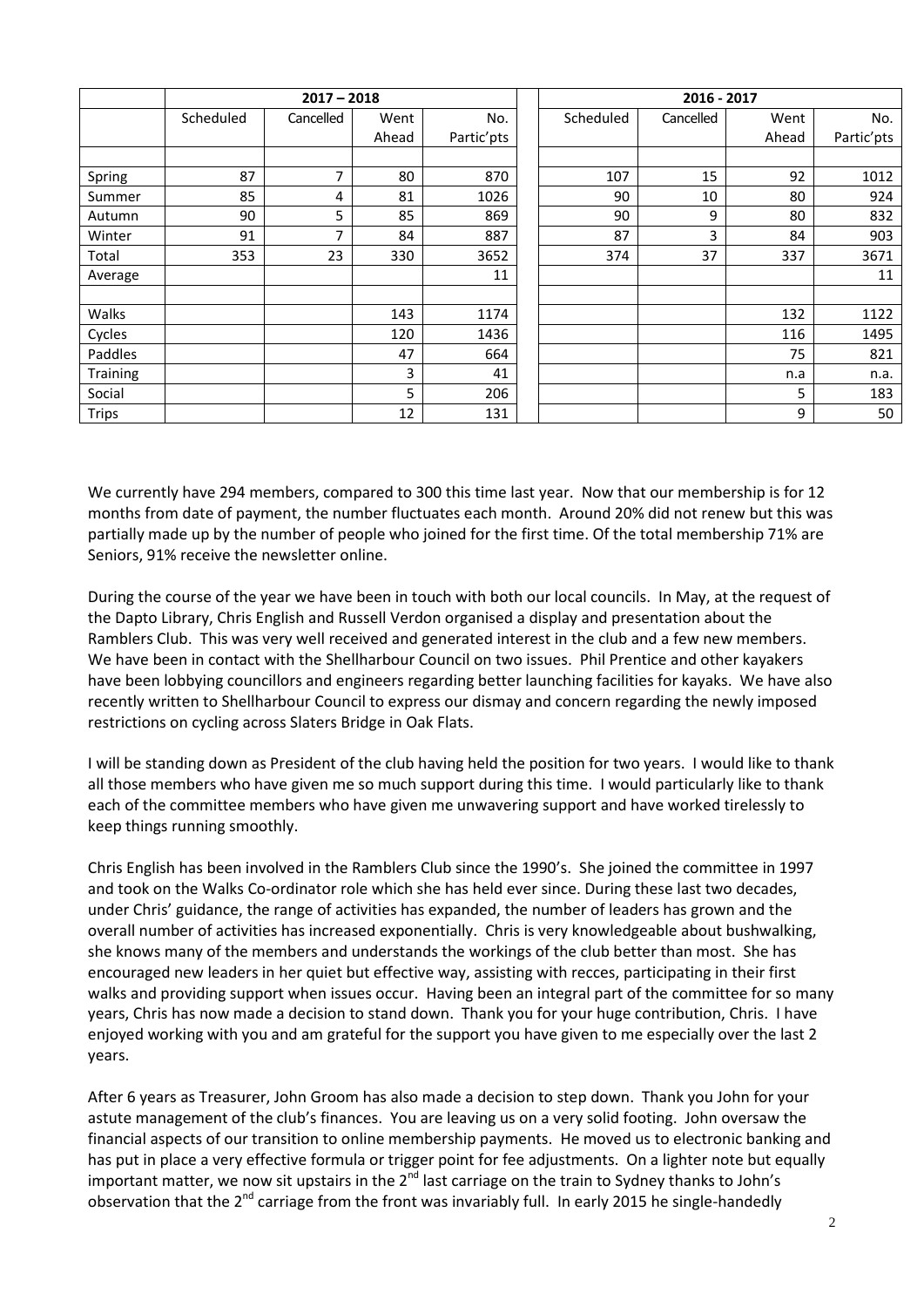organised the club's t-shirts which are worn by many members and envied by others. Thank you also for the thoughts and ideas you have brought to the committee. I for one will miss your candid humour, the bouncing of ideas and our sessions pouring over those spreadsheets.

Ros Tierney, as Membership Secretary, is the point of contact for enquiries about our club as well as queries from members. It is a vital role and reflects who we are, how we care about our members and how welcoming we are to potential new members. Ros does a wonderful job in every respect.

Trish Mackey is an excellent secretary, very diligent and organised. She is always willing to help and so often has gone way above and beyond what her job entails.

Russell Verdon has added a new dimension to our publicity efforts. We are now very visible in Facebook which generates interest in our club and what we do. He has also been vigilant in installing posters and business cards in various shops around Wollongong.

Phil Prentice is very conscientious in following up and tracking our activities and the participation numbers. He knows a lot of people in the club, has contacts outside the club and takes initiative on issues that matter to us. He is a good sounding board and has brought some fresh ideas to the committee.

Ronda Guy has re-invented the training role by incorporating special interest activities. They have been a great success thanks to her enthusiasm and excellent organising.

Fred Morrison is our Public Officer and as such keeps an eye on our compliance with the incorporation rules. With his legal background he is an invaluable attendee at our committee meetings.

I've been in the Ramblers for over 10 years and on the Committee for nearly 8 years. The camaraderie, mutual respect and teamwork that we have in our club is something special and I think it is one of the main reasons for our success. Thank you everyone for your support and commitment during my time as President.

Before I hand over to John for the Treasurer's report, are there any questions about this report?

#### **5 Treasurer's Report**

The Treasurer, John Groom then gave his Annual Report to 30<sup>th</sup> June 2018.

Hereunder is the financial statement for the year just ended with a comparison to the previous 12 months and a projection of income and expenditure for the year just began.

Working on the rough formula ventilated at the last AGM, member's funds on hand have been allowed to decrease to a point where in the course of a year they will now approximate to one year's membership income. Hence, the minor fee adjustment.

With the increases in regular committed outgoings we need to continue the stable membership income which comes from developing new leaders and activities, and warmly welcoming those who want to come on our journeys with us.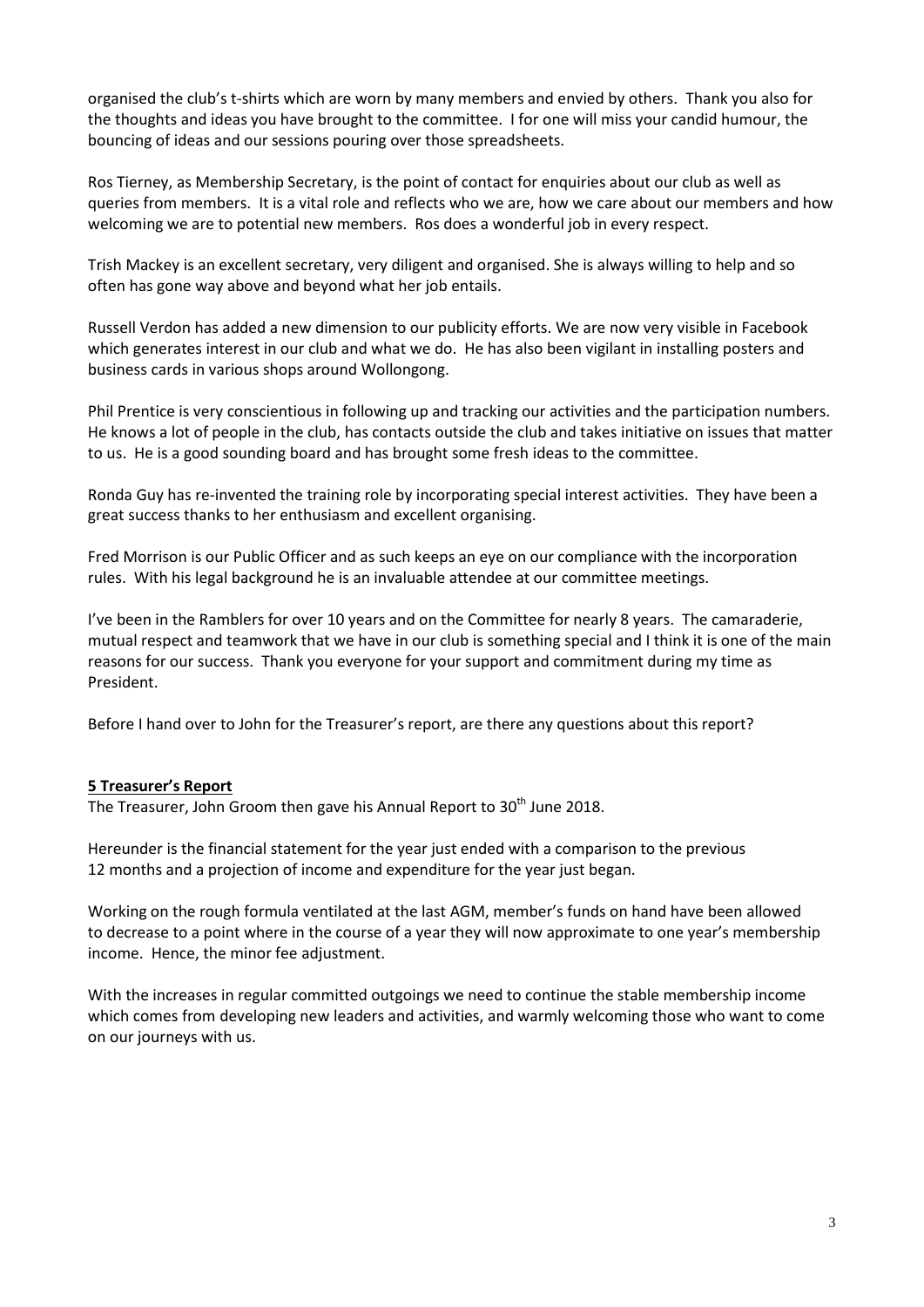# **Illawarra Ramblers Inc.**

# **Financial Statement 2017/2018**

| Balance Bendigo Bank Cheque Account 30/06/2018 \$1,890.33 30/06/2017 \$4366.87<br>Bendigo Bank Term Deposit | 30/06/2018 \$8,000.00 30/06/2017 \$7500.00 |           |                         |
|-------------------------------------------------------------------------------------------------------------|--------------------------------------------|-----------|-------------------------|
|                                                                                                             | 2017/2018                                  | 2016/2017 | <b>BUDGET 2018/2019</b> |
| <b>INCOME</b>                                                                                               |                                            |           |                         |
| <b>Membership Fees</b>                                                                                      | 9,240.00                                   | 9,776.00  | 11,000.00               |
| <b>Bank Interest</b>                                                                                        | 183.22                                     | 169.53    | 150.00                  |
| Donations                                                                                                   |                                            | 1.00      |                         |
| <b>Total Income</b>                                                                                         | 9,423.22                                   | 9946.53   | 11,150.00               |
| <b>EXPENSES</b>                                                                                             |                                            |           |                         |
| <b>Bank Fees</b>                                                                                            | 15.95                                      | 14.95     | 15.00                   |
| Postage                                                                                                     | 552.50                                     | 640.50    | 600.00                  |
| Post Box                                                                                                    | 127.00                                     | 124.40    | 130.00                  |
| Stationery                                                                                                  | 144.92                                     | 102.48    | 150.00                  |
| <b>Web Expenses</b>                                                                                         | 5,103.32                                   | 4,125.83  | 4,500.00                |
| Printing                                                                                                    | 175.00                                     | 265.00    | 200.00                  |
| Training                                                                                                    | 28.50                                      | 50.00     | 100.00                  |
| Confederation                                                                                               | 1,966.25                                   | 1,785.00  | 2,000.00                |
| Insurance                                                                                                   | 2,167.00                                   | 2,065.50  | 2,200.00                |
| <b>AGM</b>                                                                                                  | 535.78                                     | 992.19    | 400.00                  |
| Xmas Party (Nett)                                                                                           | 487.43                                     | 234.82    | 250.00                  |
| Stripe (Membership Data)                                                                                    | 255.78                                     | 254.39    | 260.00                  |
| <b>Fair Trading Filing Costs</b>                                                                            | 45.00                                      | 44.00     | 45.00                   |
| Welfare                                                                                                     |                                            | 75.00     |                         |
| Phone (Purchase of)                                                                                         | 78.00                                      |           |                         |
| Publicity                                                                                                   |                                            |           | 600.00                  |
| <b>Total Expenses</b>                                                                                       | 11,682.43                                  | 10,774.06 | 11,450.00               |
| <b>DEFICIT</b>                                                                                              | 2,259.21                                   | 827.53    | 300.00                  |

**Motion: "That the Reports be accepted".**

 $\oplus$ 

**Moved: J Healy Seconded: M Tenhave**

**6 Proposed Amendments to the Constitution** None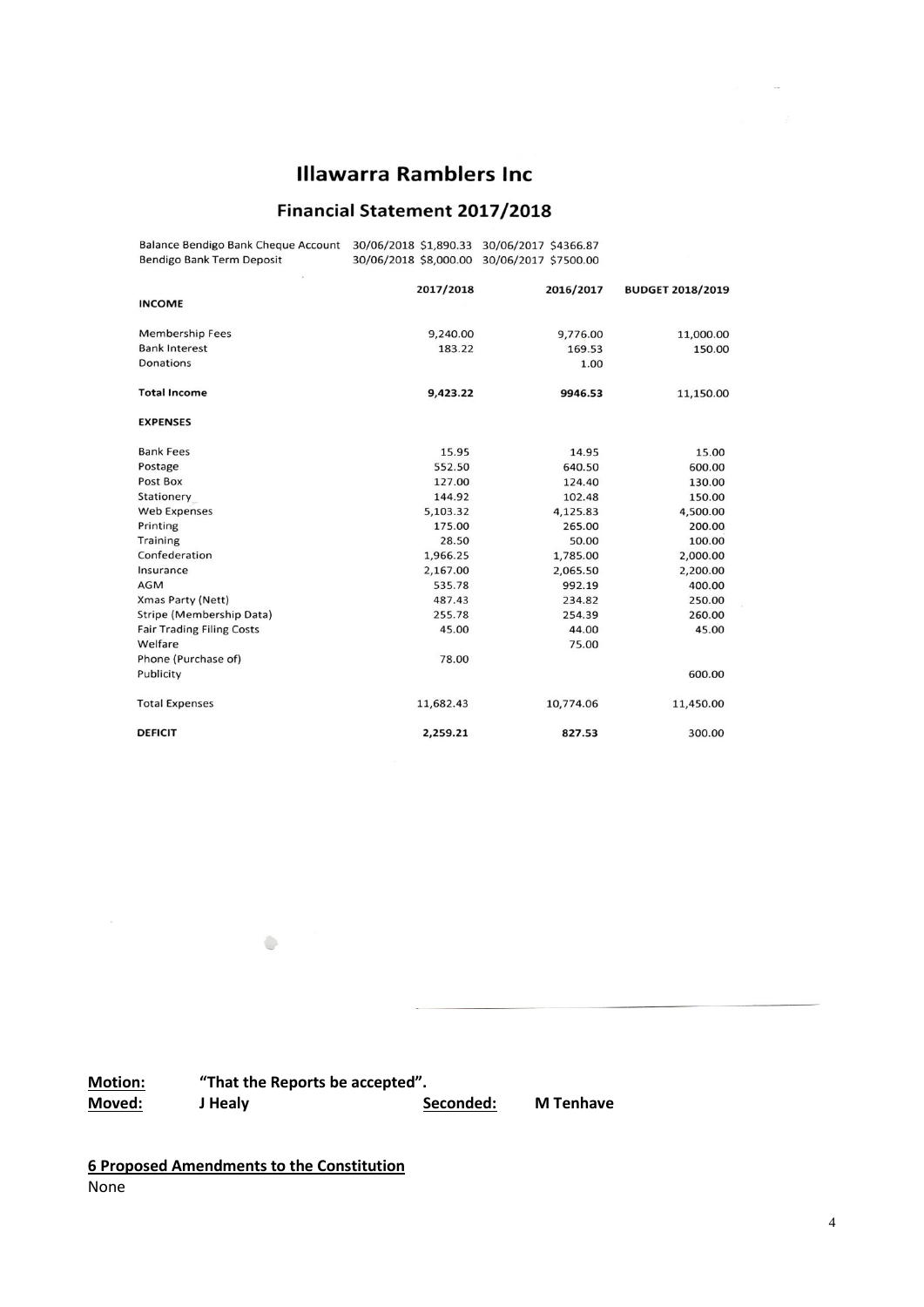#### **7 Election of New Officers for the Coming Year**

The President, Penny Howes now stood down from the Chair and Fred Morrison took the Chair as the Returning Officer for the election of the Committee. He declared all positions vacant and called for candidates to stand for each position for the coming year. The Election of Officers for the coming year is as follows:-

**President** Ros Tierney Nominated: P Prentice Seconded: P Howes Elected **Secretary** Patricia Mackey Nominated: R Tierney Seconded: J Polonis Elected **Treasurer** Peter Jack Nominated: P Howes Seconded: J Groom Elected **Program Manager** Stuart Almond Nominated: C English Seconded: P Howes Elected **Website Manager** Penny Howes Nominated: P Prentice Seconded: P Mackey Elected **Membership Secretary** Ros Tierney Nominated: P Mackey Seconded: N Williams Elected **Newsletter Editor** Pam Hayes Nominated: P Howes Seconded: J Groom Elected **Activities Recorder** Phil Prentice Nominated: R Tierney Seconded: N Williams Elected **Training Officer** Ronda Guy Nominated: R Tierney Seconded: C English Elected **Publicity Officer** Russell Verdon Nominated: P Howes Seconded: R Guy Elected

The Returning Officer, Fred Morrison expressed his congratulations on the election of a highly qualified committee being elected. Fred Morrison then stood down from the Chair.